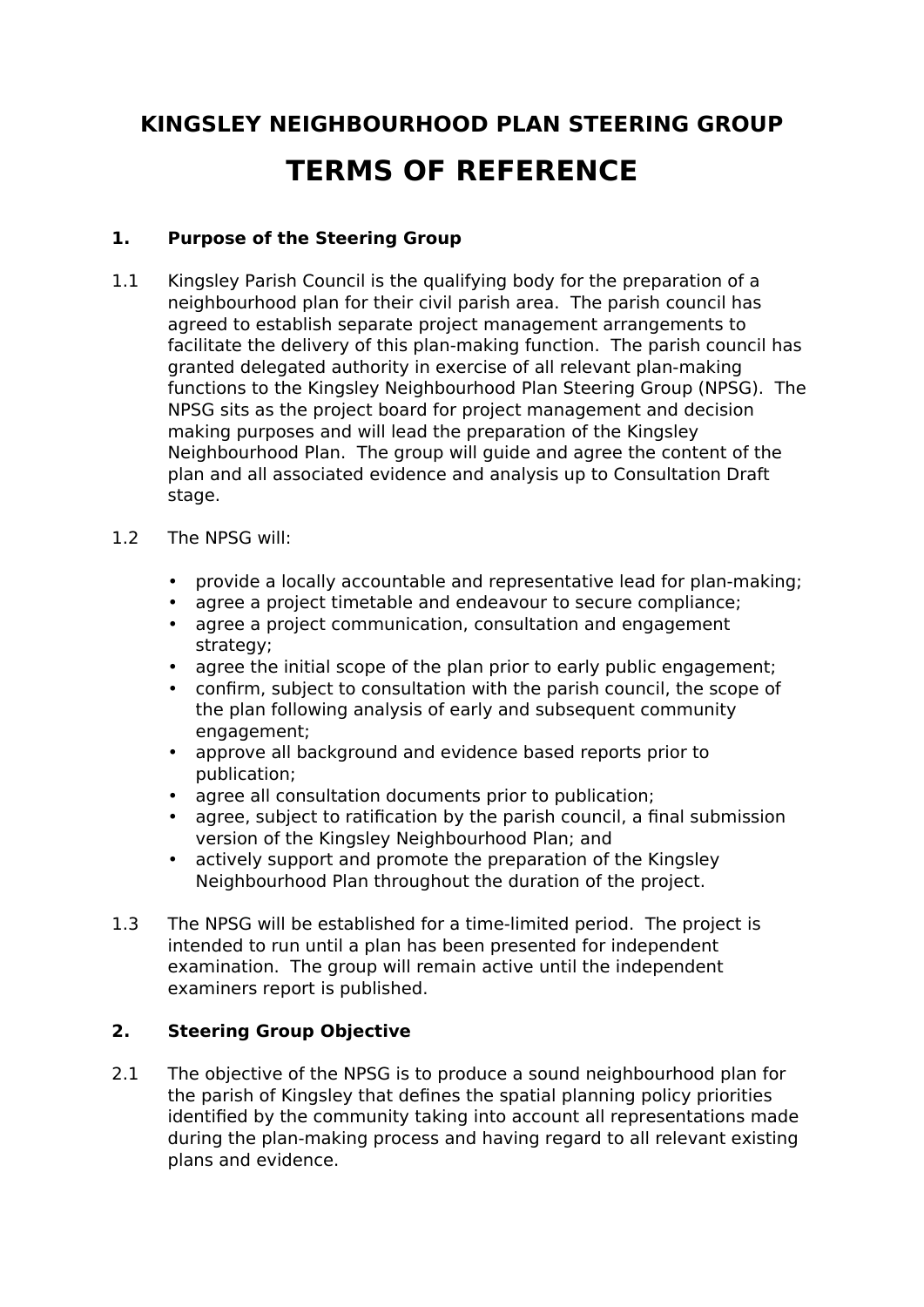## **3. Membership and Conduct**

3.1 The NPSG shall be formed from current parish councillors and local members of the community and shall include not fewer than 6 and up to 12 members (no more than 4 to be parish councillors in any capacity), to be ratified by Kingsley Parish Council. The parish clerk can be present in an ex-officio, non-voting capacity at all meetings.

3.2 The NPSG may co-opt additional support to carry out specific tasks for as long as necessary.

- 3.3 Membership is voluntary.
- 3.4 All members of the NPSG must abide by the Code of Conduct of Kingsley Parish Council and in doing so must submit a register of interests.
- 3.5 All members of the NPSG must declare any personal interest that may be perceived as being relevant to the decisions or recommendations made by it. This may include membership of an organisation, ownership of interest in land or business or any other matter likely to be relevant to the work undertaken by the NPSG.
- 3.6 A person shall cease to be a member of the NPSG upon notifying the chair in writing of their wish to resign.

3.7 Up to two substitute members may be named (one councillor and one other).

- 3.8 The chair and vice-chair of the NPSG will be elected by the members of the NSPG at its first meeting after any nominations are seconded, and then by show of hands only if more than one candidate is nominated. If only one candidate is nominated and seconded then they are automatically appointed.
- 3.9 In the absence of the chair or vice chair, the NPSG will elect a chair from the members present at the meeting.

## **4. Reporting and Communication**

- 4.1 The NPSG is established having full delegated authority from the parish council to deliver its plan-making functions up to and including publication of a Consultation Draft Neighbourhood Plan. The group will report regularly to the parish council setting out progress on its work. The parish council will approve the Submission Draft Neighbourhood Plan prior to publication for consultation and independent examination.
- 4.2 The plan-making process remains in the control of the parish council as local authority and qualifying body. All publications, consultation and community engagement exercises will be undertaken by or on behalf of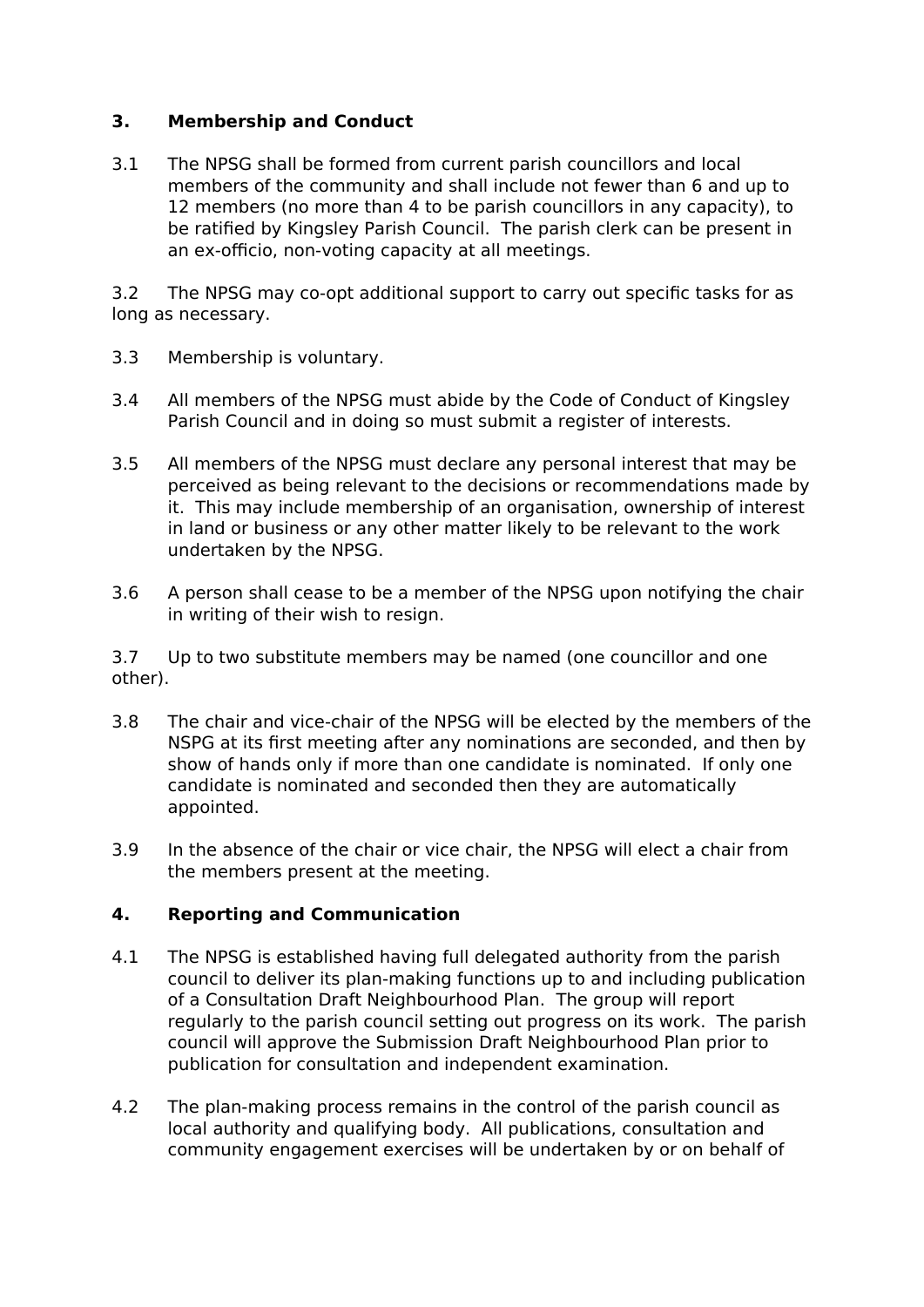Kingsley Parish Council with appropriate recognition of the parish council's position given in all communications associated with the project.

4.3 The parish council has the right to cease completion of the plan after the initial consultation phase should community support prove to be insufficient.

### **5. Meetings**

- 5.1 The NPSG shall arrange its own meeting schedule and shall meet as required. During the first year, meetings have been set as the first Monday of the month, commencing at 7.30pm. At least 72 hours' notice of a meeting will be given to members by email and such notice shall detail the matters to be discussed. Shorter notice for urgent matters may be given if agreed by a majority of members.
- 5.2 Matters requiring a vote shall be decided by a simple majority of votes of the NPSG members present. The chair of the meeting has a casting vote.
- 5.3 The NPSG is quorate provided all of the following apply:
	- a minimum of 4 members are present
	- at least one support officer is present
	- there are no fewer than two parish councillors
	- there is at least one community member
	- the meeting has been properly convened.
- 5.4 The secretary shall keep a record of meetings and circulate minutes to NPSG members and the clerk of the council not more than 7 days after each meeting. In the absence of a secretary, the NPSG shall elect a member present to keep the record.
- 5.5 Steering group meetings and activities shall follow good practice. The NPSG may seek, and shall follow, the guidance of the parish clerk in regard to any procedural matters.
- 5.6 The NPSG may form sub-committees.

### **6. Conduct**

6.1 The NPSG will follow the code of conduct set out by the Nolan Committee on Standards in Public Life. Whilst members as individuals will be accountable to their parent organisations, the NPSG as a whole is accountable to the wider community for ensuring that the plan refects their collective expectations. The NPSG will achieve this through applying the following principles: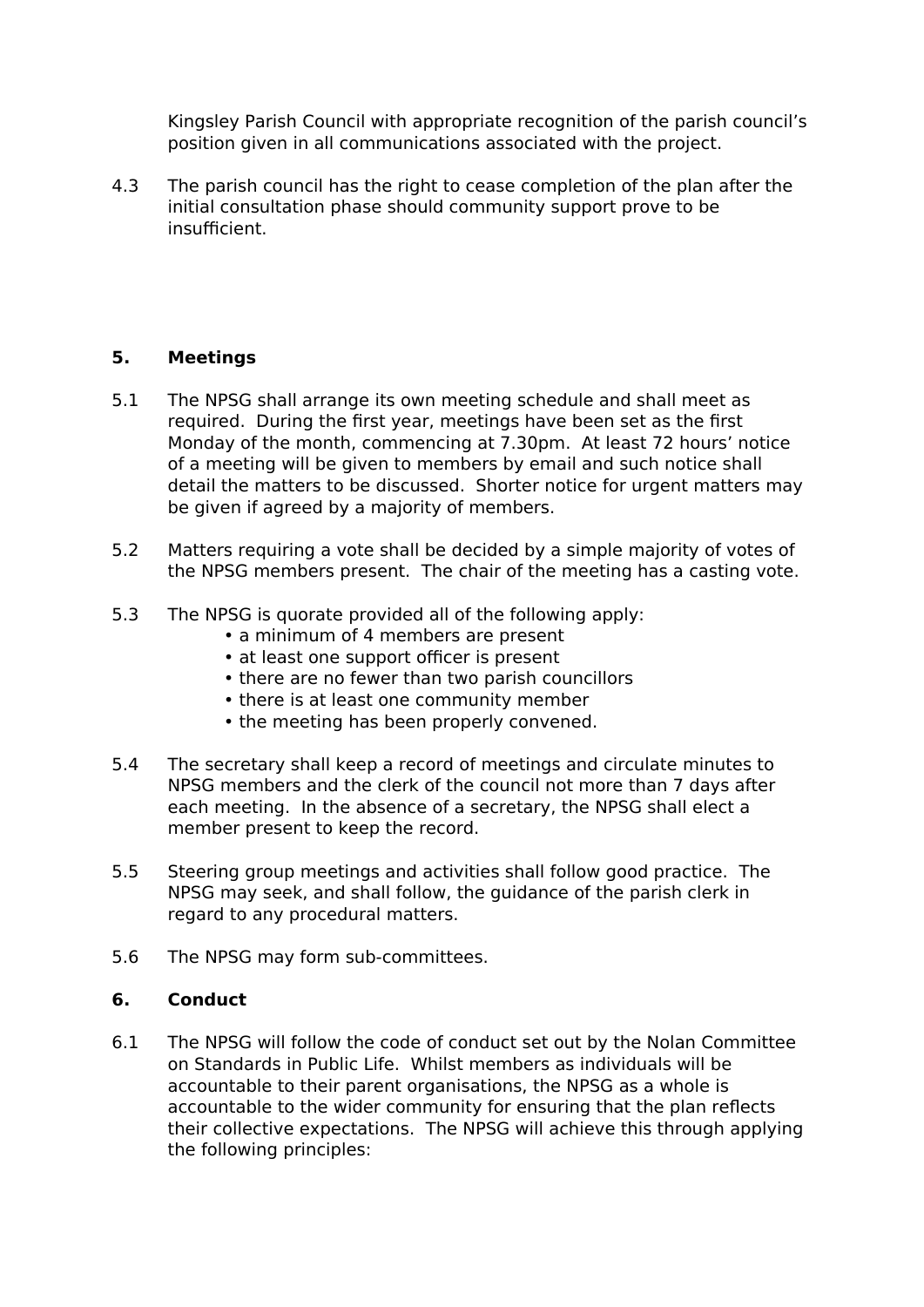- Work with mutual trust and respect, and combine their expertise;
- Be clear when their individual roles or interests are in confict;
- Provide feedback from NPSG meetings to their parent organisation;
- Assist their parent organisation to bring appropriate ideas and concerns to the attention of the NPSG;
- Inform the NPSG when they are unable to deliver agreed actions;
- Treat everyone with dignity, courtesy and respect regardless of their age, gender, sexual orientation, ethnicity, ability, or religion and belief; and
- Actively promote equality of access and opportunity.

### **7. Freedom of Information and Access to Information**

- 7.1 As an extension of the parish council, and in accordance with the Freedom of Information Act (2000), the NPSG will make available to the public: minutes of meetings, policies and procedures, details of its organisation and structure and information on budget, expenditure and allowances.
- 7.2 Meetings will be informal and will usually be open to members of the public. However, formal minutes will be kept. It will be rare for meetings not to be open to members of the public and, when they are not so (for example when exempt information is discussed), an explanation will be given.

### **8. Finance**

- 8.1 The NPSG will apply for grant assistance with costs and submit a budget proposal to the parish council for support financing.
- 8.2 The NPSG shall not have its own bank account. The parish council shall be responsible for all budgetary matters, expenditure, monitoring and reporting.

8.3 All items of expenditure shall be referred to the parish council for approval and action.

This terms of reference was adopted at a meeting of Kingsley Parish Council held on

………………………………

Signed by Chair of Kingsley Parish Council